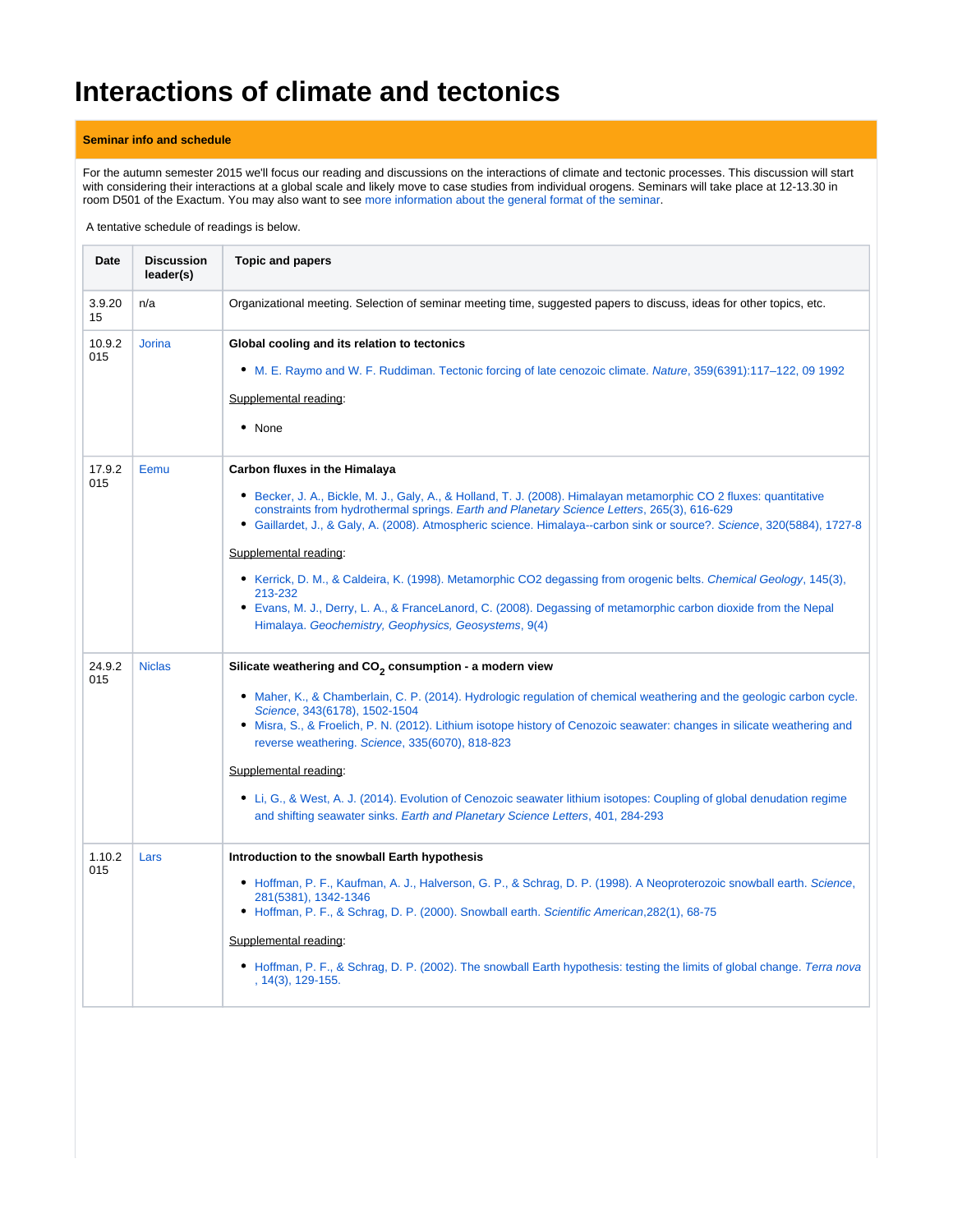| <b>Miro</b>   | Challenges to the snowball Earth hypothesis and the snowball Earth's ocean                                                                                                                                                                                                                                                                                                                      |
|---------------|-------------------------------------------------------------------------------------------------------------------------------------------------------------------------------------------------------------------------------------------------------------------------------------------------------------------------------------------------------------------------------------------------|
|               | • Leather, J., Allen, P. A., Brasier, M. D., & Cozzi, A. (2002). Neoproterozoic snowball Earth under scrutiny: Evidence<br>from the Fig glaciation of Oman. Geology, 30(10), 891-894<br>• Ashkenazy, Y., Gildor, H., Losch, M., Macdonald, F. A., Schrag, D. P., & Tziperman, E. (2013). Dynamics of a<br>Snowball Earth ocean. Nature, 495(7439), 90-93                                        |
|               | Supplemental reading:                                                                                                                                                                                                                                                                                                                                                                           |
|               | • None                                                                                                                                                                                                                                                                                                                                                                                          |
| Guillem       | The hypothesis of coupling between climate, erosion and tectonics in orogens                                                                                                                                                                                                                                                                                                                    |
|               | • Beaumont, C., Fullsack, P., & Hamilton, J. (1992). Erosional control of active compressional orogens. In Thrust<br>tectonics (pp. 1-18). Springer Netherlands.                                                                                                                                                                                                                                |
|               | Supplemental reading:                                                                                                                                                                                                                                                                                                                                                                           |
|               | • Koons, P. O. (1990). Two-sided orogen: collision and erosion from the sandbox to the Southern Alps, New Zealand.<br>Geology, 18(8), 679-682.                                                                                                                                                                                                                                                  |
| Lars          | Modelling deep tectonics, fluvial activity, uplift, and erosion                                                                                                                                                                                                                                                                                                                                 |
|               | • K. Ueda, S.D. Willett, T. Gerya & J. Ruh (2015). Geomorphological–thermo-mechanical modeling: Application to<br>orogenic wedge dynamics. Tectonophysics, 659, p. 12-30.                                                                                                                                                                                                                       |
| Dave          | Interactions between climate, erosion and tectonics in the Himalaya                                                                                                                                                                                                                                                                                                                             |
|               | • Burbank, D. W., Blythe, A. E., Putkonen, J., Pratt-Sitaula, B., Gabet, E., Oskin, M., Barros, A., & Ojha, T. P. (2003).<br>Decoupling of erosion and precipitation in the Himalayas. Nature, 426(6967), 652-655<br>• Wobus, C. W., Hodges, K. V., & Whipple, K. X. (2003). Has focused denudation sustained active thrusting at the<br>Himalayan topographic front?. Geology, 31(10), 861-864 |
|               | Supplemental reading:                                                                                                                                                                                                                                                                                                                                                                           |
|               | • Reiners, P. W., & Brandon, M. T. (2006). Using thermochronology to understand orogenic erosion. Annu. Rev. Earth<br>Planet. Sci., 34, 419-466                                                                                                                                                                                                                                                 |
| Lars          | Interactions between climate, erosion and tectonics in the Bolivian Andes, part I                                                                                                                                                                                                                                                                                                               |
|               | • Whipple, K. X., & Gasparini, N. M. (2014). Tectonic control of topography, rainfall patterns, and erosion during rapid<br>post-12 Ma uplift of the Bolivian Andes. Lithosphere, 6(4), 251-268                                                                                                                                                                                                 |
|               | Supplemental reading:                                                                                                                                                                                                                                                                                                                                                                           |
|               | • Wobus, C., Whipple, K. X., Kirby, E., Snyder, N., Johnson, J., Spyropolou, K.,  & Sheehan, D. (2006). Tectonics<br>from topography: Procedures, promise, and pitfalls. Geological Society of America Special Papers, 398, 55-74                                                                                                                                                               |
| <b>Jorina</b> | Interactions between climate, erosion and tectonics in the Bolivian Andes, part II                                                                                                                                                                                                                                                                                                              |
|               | Gasparini, N. M., & Whipple, K. X. (2014). Diagnosing climatic and tectonic controls on topography: Eastern flank of<br>٠<br>the northern Bolivian Andes. Lithosphere, 6(4), 230-250                                                                                                                                                                                                            |
|               | Supplemental reading:                                                                                                                                                                                                                                                                                                                                                                           |
|               | • Wobus, C., Whipple, K. X., Kirby, E., Snyder, N., Johnson, J., Spyropolou, K.,  & Sheehan, D. (2006). Tectonics<br>from topography: Procedures, promise, and pitfalls. Geological Society of America Special Papers, 398, 55-74                                                                                                                                                               |
|               |                                                                                                                                                                                                                                                                                                                                                                                                 |